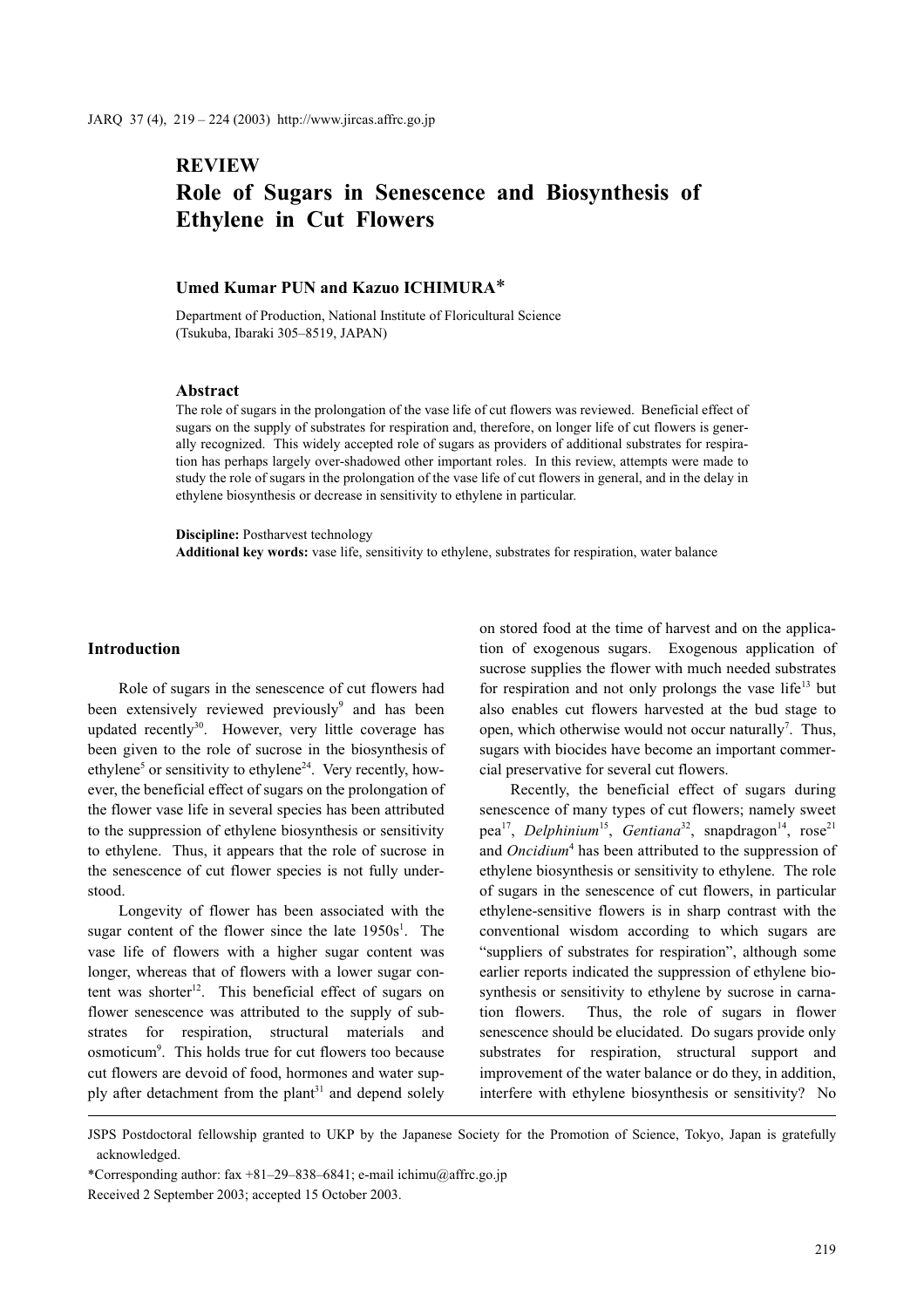

Fig. 1. Effects of glucose and mannitol on the abscission of cut Delphinium sepals Cut flowers were placed in a solution containing 200 mg  $L^{-1}$  8-hydroxyquinoline sulfate (HQS, a germicide) and 100 g  $L^{-1}$  glucose (middle), 100 g  $L^{-1}$  mannitol (right) or lacking carbohydrates (control; left) at 23ºC for 5 days.



Fig. 2. Cut 'Wendy' roses treated with water (left) and 10 g  $\mathrm{L}^{-1}$  glucose and 10 g  $\mathrm{L}^{-1}$ fructose supplemented with 200 mg  $L^{-1}$  HQS for 7 days (right)

paper had addressed this issue (interference of sugars with ethylene biosynthesis or sensitivity) to understand biochemical or molecular mechanisms, when this review was prepared.

In the present context, it is more important to understand the role of sugars in the delay of flower senescence. Research is currently focused on pre-harvest factors such as light that is known to influence the sugar content of flowers during the growth period and consequently to influence postharvest longevity. The prolongation of the vase life of cut flowers at high light intensities during the growth period has been associated with the increase in the carbohydrate content of flowers<sup>26</sup>. Further supporting this hypothesis, recently, the prolongation of the vase life of Delphinium cut flowers at high light intensities (70 or 300  $\mu$ mol m<sup>-2</sup> s<sup>-1</sup> PPFD) during the growth period has been attributed to the increase in the sugar content (personal communication, K. Tanase and K. Ichimura, 2003) and decrease in ethylene production (personal communication, K. Tanase and K. Ichimura, 2003). Similarly, supplementary pre-harvest irradiance (100 µmol m<sup>-2</sup> s<sup>-1</sup>) influenced the quality and opening of campanula (Campanula carpatica) flowers and decreased endogenous ethylene production<sup>28</sup>. These factors suggest the existence of some relationships between sugars and ethylene production during flower senescence. Previous investi-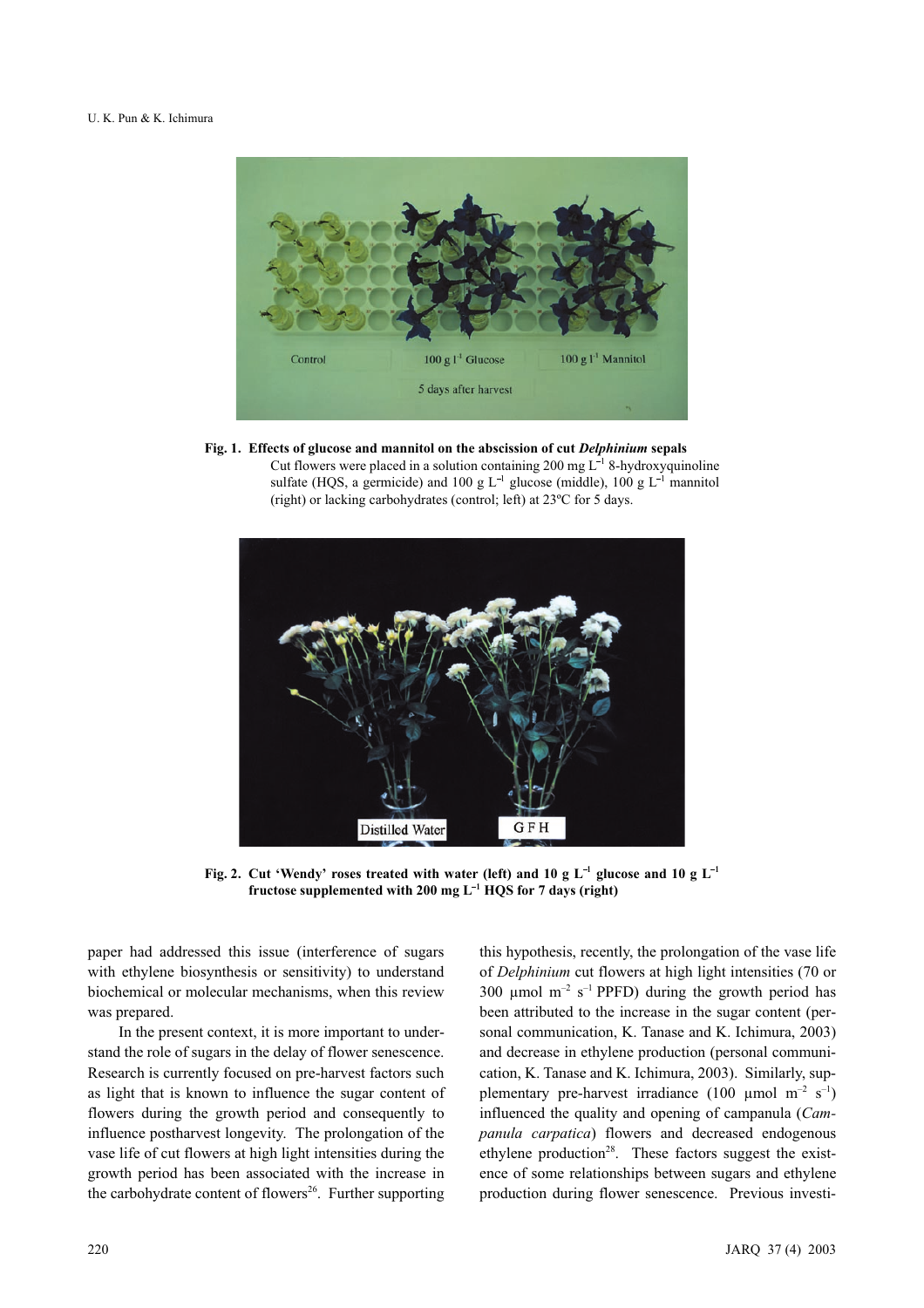gations on cut flowers showed that in the flowers grown at a higher light intensity, longevity was extended in carnation<sup>24</sup> and chrysanthemum<sup>19</sup>.

In this review, therefore, attempts were made to examine the role of sugars in the senescence of cut flowers, with reference to their role in the suppression of ethylene biosynthesis or sensitivity to ethylene. For the sake of simplicity, the role of the sugars was classified into the following 4 categories: supply of substrates for respiration, maintenance of an adequate water balance, decrease in sensitivity to ethylene, delay in climacteric ethylene biosynthesis.

## Supply of substrates for respiration

Exogenous sugars extended the vase life of several cut flowers; namely Heuchera sanguinea Engelm flowers<sup>11</sup>, Limonium<sup>5</sup>, spray carnations<sup>2</sup>, Liatris spicata<sup>10</sup>, sweet pea<sup>17</sup>, Delphinium<sup>15</sup>, Gentiana<sup>32</sup>, snapdragon<sup>14</sup>, carnations<sup>5</sup>, *Eustoma*<sup>16</sup>, rose<sup>21</sup> and *Oncidium*<sup>4</sup>. The prolongation of the vase life was attributed to the additional supply of sugars that provide extra food or substrates for respiration to flowers. Additional supply of substrates for respiration resulted in a higher respiration rate and in a longer vase life, thereby increasing the longevity of carnation flowers<sup>25</sup>. Sugars also supplied materials for building structures for the plant organs and contributed to cell wall synthesis. Several types of sugars (glucose, mannitol) are beneficial to the prolongation of the vase life of cut flowers (Fig. 1). Prolongation of the vase life of several cut flowers by sugars was attributed to the synthesis of cell walls<sup>13</sup>. Among the different types of sugars, sucrose has been found to be the most commonly used sugar in prolonging the vase life of cut flowers.

Sucrose also promoted bud opening of several cut flowers such as spray carnations<sup>2</sup>, Liatris spicata<sup>10</sup>,  $Gypsophila^7$ , Heuchera sanguinea Engelm flowers<sup>11</sup>, hybrid *Limonium*<sup>6</sup>, gladiolus floret<sup>18</sup>, and rose (Fig. 2, K. Ichimura, unpublished data) by supplying much needed food for petal expansion. Sugars during bud opening supply energy and the carbon skeleton required for the floral structure<sup>6</sup>.

## Maintenance of an adequate water balance

The prolongation of the vase life of cut flowers by sugar application has also been attributed to the increase in the uptake of water by the flowers. Sucrose at lower concentrations prolonged the vase life of gladiolus florets by increasing the uptake, whereas higher concentrations seemed to impede the uptake<sup>3</sup>. It is suggested that the increase in the water uptake by sucrose treatments could



Fig. 3. Water uptake (A) by and loss (B) from cut 'Sonia' rose flowers treated with water (control), 200 mg  $\mathrm{L}^{-1}$ HQS, 20 g L<sup>-1</sup> sucrose or 20 g L<sup>-1</sup> sucrose + 200 mg L- HQS

Values are means of 4 measurements  $\pm$  SE. FW: Flower fresh weight.

be due to the increase in the osmotic concentration of the florets and leaves. In contrast, the uptake of solution with sucrose was not increased in rose except at day 1 (Fig. 3, K. Ichimura, unpublished data) or in  $Grevillea^{22}$  flowers. However, sucrose has been found to decrease water loss from the gladiolus leaves<sup>3</sup> or rose petals (Fig. 3, K. Ichimura, unpublished data), thereby maintaining a positive water balance in the spike<sup>3</sup> or flower. It is suggested that sucrose induces the closure of stomata, eventually reducing the loss of water in gladiolus leaves<sup>3</sup> or rose petals<sup>23</sup>, thereby reducing transpiration and maintaining the fresh weight. Similarly, in another cut rose cv. Cara Mia, application of sucrose during initial hydration was found to reduce the uptake<sup>8</sup>. It is, therefore, suggested that sugars may be effective in the maintenance of an adequate water balance in cut flowers by the reduction in the loss of water and not due to the increase in uptake<sup>8</sup>.

#### Decrease in sensitivity to ethylene

The decrease in the sensitivity to ethylene in carnation flowers treated with sucrose was recorded as early as in the mid-seventies<sup>24</sup>. Besides, other sugars (glucose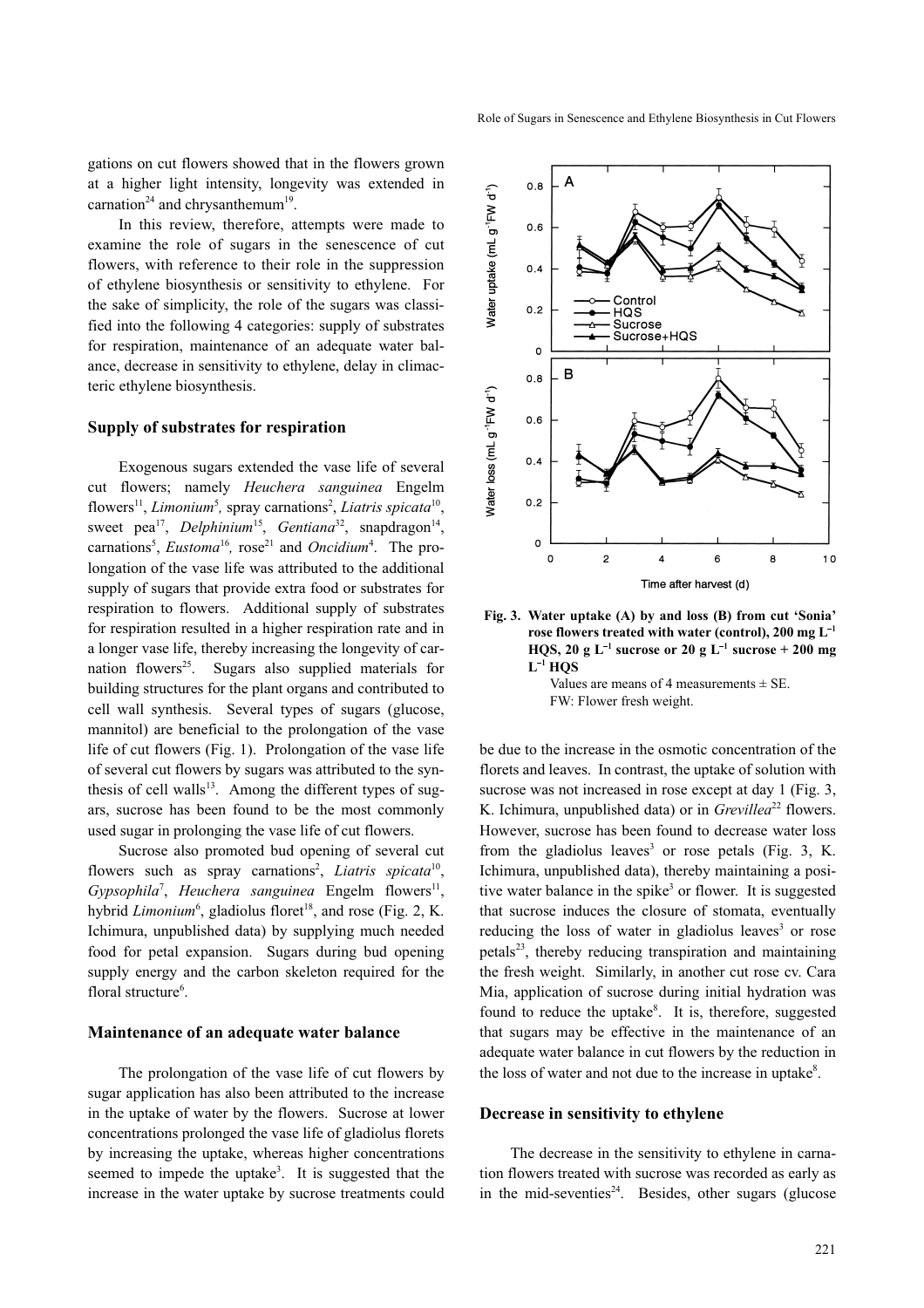| Carbohydrate | Ethylene<br>concentration<br>$(\mu L L^{-1})$ | Time to sepal abscission<br>(days) |
|--------------|-----------------------------------------------|------------------------------------|
| Control      | 0                                             | $1.3 \pm 0.2$                      |
|              | 2.5                                           | $0.3 \pm 0.2$                      |
|              | 5                                             | $0.0 \pm 0.0$                      |
| Glucose      | 0                                             | $7.2 \pm 0.3$                      |
|              | 2.5                                           | $7.3 \pm 0.4$                      |
|              | 5                                             | $6.9 \pm 0.4$                      |
| Mannitol     | 0                                             | $7.4 \pm 0.4$                      |
|              | 2.5                                           | $7.3 \pm 0.7$                      |
|              | 5                                             | $6.8 \pm 0.7$                      |

| Table 1. Effects of glucose and mannitol on the sensitivity to |
|----------------------------------------------------------------|
| ethylene of cut Delphinium                                     |

All the carbohydrates were applied at 0.55 M. Cut flowers were exposed to 2.5 or 5  $\mu$ L L<sup>-1</sup> ethylene for 24 h. Values are means of 12 flowers  $\pm$  SE.

and mannitol) have been found to reduce the sensitivity to ethylene of *Delphinium* flowers (Table 1)<sup>15</sup>. The mode of action of ethylene sensitivity reduction by sugars is unclear. It has, however, been suggested that the reduction in sensitivity to ethylene may be due to the accumulation of carbohydrates and not to the increase in osmolarity alone or suppression of the expression of the genes responsible for the sensitivity to ethylene<sup>15</sup>.

### Delay in climacteric ethylene biosynthesis

Although, since the mid-seventies, sucrose has been reported to delay auto-catalytic ethylene production in carnation flowers<sup>5</sup>, few studies have been carried out in this field for more than 25 years. This is presumably because of the "strong notion" that sugars act in prolonging the vase life of cut flowers by providing "additional food" or "substrates" for respiration. Recently, it has been suggested that the beneficial effect of sugars could also be due to a delay in climacteric ethylene production and decrease in sensitivity to ethylene. Sugars delayed ethylene production in sweet pea (Fig.  $4$ )<sup>17</sup>, Delphinium<sup>15</sup> Gentiana<sup>32</sup>, snapdragon<sup>14</sup>, carnations<sup>5</sup>, rose<sup>21</sup>, and Oncidium<sup>4</sup>. However, the mode of action of the delay in ethylene biosynthesis by sugars has not been elucidated $2^7$ .

Current knowledge suggests that sugars are effective in prolonging the vase life of cut flowers by providing additional substrates for respiration, improving the water balance, delaying ethylene production and decreasing the sensitivity to ethylene. There is however, a lack of understanding of the mechanism of action of sugars in the delay in climacteric ethylene production or decrease in sensitivity to ethylene. The delay in climacteric ethylene production may involve some inter-relationships between sugars and ethylene.

The senescence pattern of sucrose-treated spray carnation cv. Barbara was associated with a delay in the climacteric ethylene peak, followed by loosening and or drying of the outer or innermost petals or both (Pun and Ichimura, unpublished data). The lack of in-rolling of carnation petals (typical in-rolling when ethylene is involved) treated with sucrose may suggest the existence of a delay in the cysteine proteinase activity by sucrose. Previously, the increase in the cysteine proteinase activity had been attributed to the in-rolling of carnation petals<sup>29</sup> and it had been suggested that sugars delayed the expression of a protease gene<sup>30</sup>. Does this mean that sucrose plays a dual role in the delay of ethylene production and inhibition of in-rolling of petals? Several other questions can also be raised such as: Do petal drying symptoms in sucrose-treated flowers (lack of typical in-rolling of petals) appear as a consequence of exhaustion of sugars and hence are petals sacrificed during relocation of food (priority being ovary and not petals)? Is the inhibition of inrolling in petals due to a delay in or inhibition of the cysteine proteinase activity?

A recent report indicated that two separate genes are responsible for ethylene production and in-rolling of petals in carnation<sup>20</sup>. It is suggested that sucrose may temporarily impair the activity of the enzymes involved in ethylene biosynthesis; namely 1-aminocyclopropane-1 carboxylic acid (ACC) synthase or ACC oxidase or both,



#### Fig. 4. Changes in ethylene production of cut sweet pea florets with time

Cut flower spikes with single florets were put in the vase water containing 200 mg  $L^{-1}$  HQS (control), and 100 g  $L^{-1}$  sucrose was added to the solution throughout the experimental period (sucrose). Values are means of 4 replications  $\pm$  SE. FW: Flower fresh weight.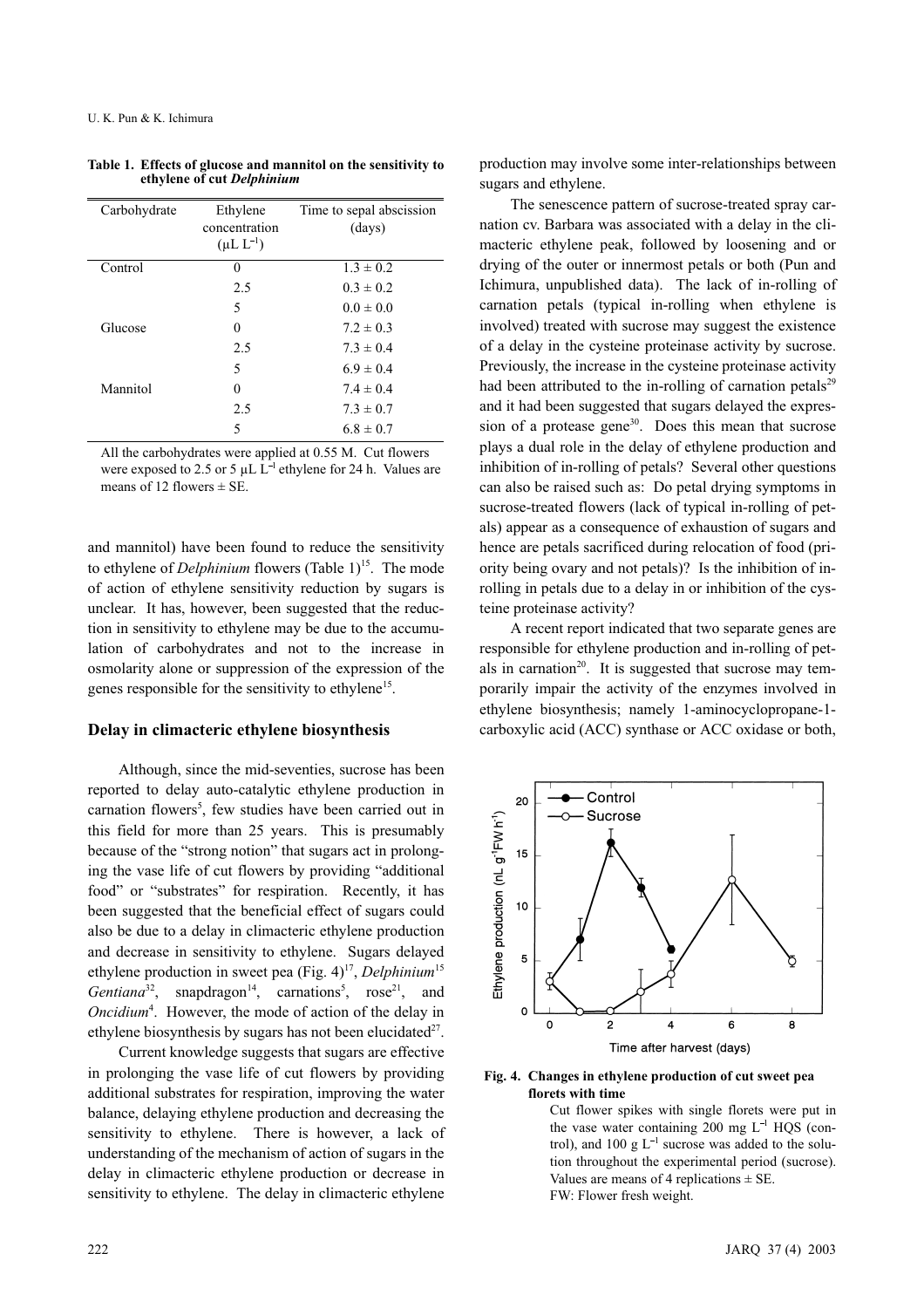thereby delaying ethylene production and prolonging the vase life. Similarly, sucrose may delay the expression of the genes responsible for in-rolling in carnation petals because sucrose-treated flowers do not display in-rolling of petals but the petals become loose and dry from the tips in the outer or the inner petals or both. The senescence pattern of the sucrose-treated petals is intermediate between that of control carnation flowers showing typical in-rolling and that of flowers treated with silver thiosulphate (STS) that exhibit drying of petals or necrosis, implying the suppression of typical in-rolling of petals.

# Conclusion

This review highlighted the important role of sugars in extending the longevity of cut flowers. In addition to other roles of sugars, it is apparent that the influence of sugars on the delay in ethylene biosynthesis or decrease in sensitivity to ethylene is important for extending flower longevity. However, there is a lack of information about the mechanism(s) of action of sugars in the biosynthesis of or sensitivity to ethylene during the senescence of cut flowers. To fully understand the role of sucrose in the delay of senescence in cut flowers, the biochemical and molecular role of sucrose in the biosynthesis of ethylene or sensitivity to ethylene should be elucidated.

## References

- 1. Aarts, J. F. T. (1957) On keepability of cut flowers. Meded. Landbouwhogesch. Wageningen 57, 1–62.
- 2. Borochov, A. & Mayak, S. (1984) The effect of simulated shipping-conditions on subsequent bud opening of cut spray carnation flowers. Sci. Hort., 22, 173-180.
- 3. Bravdo, B., Mayak, S. & Gravrieli, Y. (1974) Sucrose and water uptake from concentrated sucrose solutions by gladiolus shoots and the effect of these treatments on floret life. Can. J. Bot., 52, 1271–1281.
- 4. Chen, W. S. et al. (2001) Kinetin, gibberellic acid and sucrose affect vase life in Oncidium spp. Acta Bot. Gallica, 148, 177–181.
- 5. Dilley, D. R. & Carpenter, W. J. (1975) The role of chemical adjuvants and ethylene synthesis on cut flower longevity. Acta Hort., 41, 117–132.
- 6. Doi, M. & Reid, M. S. (1995) Sucrose improves the postharvest life of cut flowers of a hybrid Limonium. Hort-Science, 30, 1058–1060.
- 7. Downs, C. G. (1988) Bud-opening treatments to improve Gypsophila quality after transport. Sci. Hort., 34, 301-310.
- 8. Durkin, J. D. (1979) Effect of millipore filtration, citric acid, and sucrose on peduncle water potential of cut rose flower. J. Am. Soc. Hort. Sci., 104, 860-863.
- 9. Halevy, A. H. & Mayak, S. (1979) Senescence and postharvest physiology of cut flowers. Part 1. Hort. Rev., 1, 204–236.

Role of Sugars in Senescence and Ethylene Biosynthesis in Cut Flowers

- 10. Han, S. S. (1992) Role of sucrose in bud development and vase life of cut Liatris spicata (L.) Willd. Hort-Science, 27, 1198–1200.
- 11. Han, S. S. (1998) Postharvest handling of cut Heuchera sanguinea Engelm. flowers: Effects of sucrose and silver thiosulphate. HortScience, 33, 731-733.
- 12. Holly, W. D. (1963) Grow keeping quality into your flowers. In Living flowers that last. ed. Rogers, M. N., Univ. Missouri, Columbia, USA, 9–18.
- 13. Ichimura, K. (1998) Improvement of postharvest life in several cut flowers by the addition of sucrose. JARQ, 32, 275–280.
- 14. Ichimura, K. & Hisamatsu, T. (1999) Effects of continuous treatment with sucrose on the vase life, soluble carbohydrate concentrations, and ethylene production of cut snapdragon flowers. J. Jpn. Soc. Hort. Sci., 68, 61–66.
- 15. Ichimura, K., Kohata, K. & Goto, R. (2000) Soluble carbohydrates in Delphinium and their influence on sepal abscission in cut flowers. Physiol. Plant., 108, 307–313.
- 16. Ichimura, K. & Korenaga, M. (1998) Improvement of vase life and petal color expression in several cultivars of cut Eustoma flowers by sucrose with 8-hydroxyquinoline sulfate. Bull. Natl. Res. Inst. Veg., Ornam. Plants and Tea, 13, 41–49.
- 17. Ichimura, K. & Suto, K. (1999) Effects of the time of sucrose treatment on vase life, soluble carbohydrate concentrations and ethylene production in cut sweet pea flowers. Plant Growth Regul., 28, 117–122.
- 18. Kofranek, A. M. & Halevy, A. H. (1976) Sucrose pulsing of gladiolus stems before storage to increase spike quality. HortScience, 11, 572–573.
- 19. Kofranek, A. M., Shepard, P. & Kubota, J. (1972) Seasonal bud opening of Albatros mums. Florists' Rev., 151, 22–23, 59–61.
- 20. Kosugi, Y. et al. (1997) Inhibition by 1-aminocyclobutane-1-carboxylate of the activity of 1-aminocyclopropane-1-carboxylate oxidase obtained from senescing petals of carnation (Dianthus caryophyllus L.) flowers. Plant Cell Physiol., 38, 312–318.
- 21. Liao, L. J. et al. (2000) Postharvest life of cut rose flowers as affected by silver thiosulphate and sucrose. Bot. Bull. Acad. Sinica, 41, 299–303.
- 22. Ligawa, J. K., Joyce, D. C. & Hetherington, S. E. (1997) Exogenously supplied sucrose improves the postharvest quality of Grevillea 'Sylvia' inflorescences. Aust. J. Exp. Agric., 37, 809–816.
- 23. Marousky, F. J. (1969) Vascular blockage, water absorption, stomatal opening, and respiration of cut 'Better Times' roses treated with 8-hydroxyquinoline citrate and sucrose. *J. Am. Soc. Hort. Sci.*, **94**, 223-226.
- 24. Mayak, S. & Dilley, D. R. (1976) Effect of sucrose on response of cut carnation to kinetin, ethylene, and abscisic acid. J. Am. Soc. Hort. Sci., 101, 583–585.
- 25. Nichols, R. (1973) Senescence of the cut carnation flower: respiration and sugar status. J. Hort. Sci., 48, 111–121.
- 26. Nowak, J. & Rudnicki, R. M. (1990) Postharvest handling and storage of cut flowers, florist greens and potted plants. Timber Press Portland, Oregon, USA, pp.210.
- 27. O'Donoghue, E. M., Somerfield, S. D. & Heyes, J. A. (2002) Vase solutions containing sucrose result in